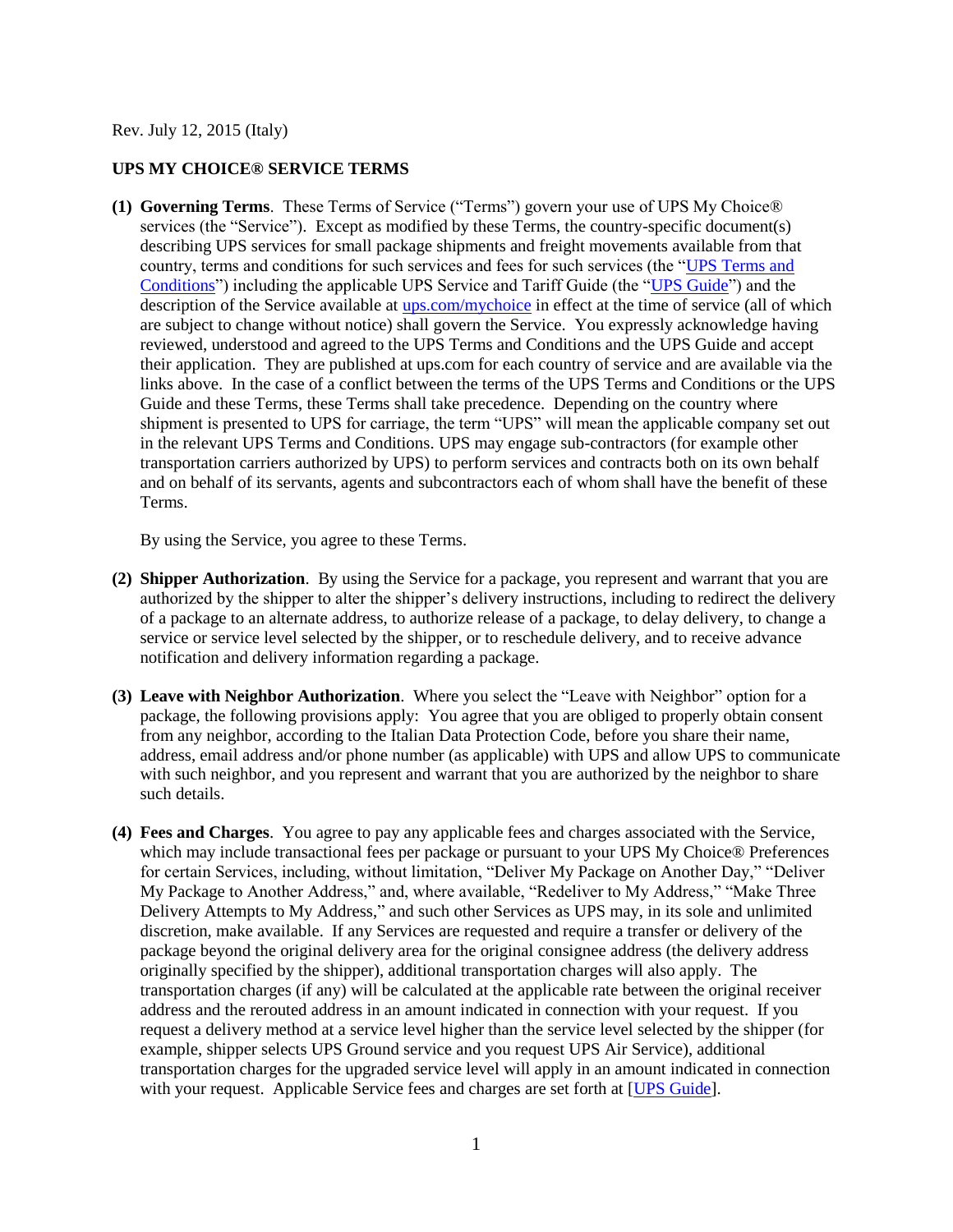Due to the nature of the Service, original time of delivery guarantees and the UPS Service Guarantee/Money Back Guarantee do not apply to packages subject to UPS My Choice® services. UPS may change the fees and charges for the Service at any time without prior notice. Additional fees and charges will not be assessed for packages for which UPS is unable to provide the requested Service.

If you wish to select Services that involve additional fees and charges, you may set up a credit card number or other payment method in your UPS My Choice® My Settings. You authorize UPS to automatically charge the payment card or other payment method selected in your UPS My Choice® My Settings for all applicable charges and fees, and to continue to charge such amounts to that payment method, when incurred, until you revoke your authorization. You may change the payment method or revoke your authorization by visiting the UPS My Choice® My Settings tab and changing your preferences. It may take UPS up to 10 calendar days to process any change to or revocation of your payment authorization.

**(5) Delivery to a UPS Access Point™ Location**. A UPS Access Point location is an independently owned and operated business designated by UPS where a consignee or other recipient may, where available, receive a package delivery.

Packages that may be received for delivery at a UPS Access Point location are subject to restrictions, including, without limitation, in regard to weight and size and actual and declared value as set forth at [\[Guide to UPS Access Point™ locations\]](http://www.ups.com/accesspoint/). Before releasing any shipment at a UPS Access Point location to you or another authorized recipient, you or the authorized recipient may be required to produce sufficient verification of the name and address of the consignee and also identification of the authorized recipient, including, without limitation, provision of government-issued identification. Any such information provided to UPS will be used solely for the purposes of identity verification and authorization and in accordance with the UPS Privacy Notice available at [\[UPS Privacy Notice\]](http://www.ups.com/content/it/en/resources/ship/terms/privacy.html). Where a shipment is released to another authorized recipient (other than you) you agree to notify and obtain the consent of the authorized recipient that any personal information provided to UPS will be processed by UPS for the purposes of identity verification and authorization and may be transferred to countries other than the country in which UPS originally collected the information.

Notwithstanding the foregoing, any visit to a UPS Access Point location is at your own risk. Any liability of UPS for lost, damaged or delayed packages to a UPS Access Point location is subject to the limitations set forth herein and in the applicable UPS Terms and Conditions. For requests to hold for pickup at a UPS Access Point location, packages will be held for ten (10) days, except in the United States, Canada, Mexico, and Puerto Rico, where they will be held for seven (7) days, before they are returned to the sender (transportation charges will be assessed to the shipper if returned to the shipper).

**(6) Information Notice According to the Data Protection Code**. To apply for your UPS My Choice® Membership, you may be required to submit to UPS or its service provider certain personal information, including name, address, telephone number and, in some instances, solely for the purposes set forth in, and subject to, the UPS Privacy Notice (available at UPS's website at [\[UPS](http://www.ups.com/content/it/en/resources/ship/terms/privacy.html)  [Privacy Notice\]](http://www.ups.com/content/it/en/resources/ship/terms/privacy.html)) (hereby incorporated by reference into these Terms). By applying, you consent to the collection and use of your personal information for this purpose.

In providing the Service, [Global Privacy Manager] with registered offices in [UPS Europe SPRL/BVBA, Attorney Data Privacy, Ave. Ariane 5, Brussels, 1200, Belgium] will act as a data controller in relation to the processing of your personal data. UPS will process your personal data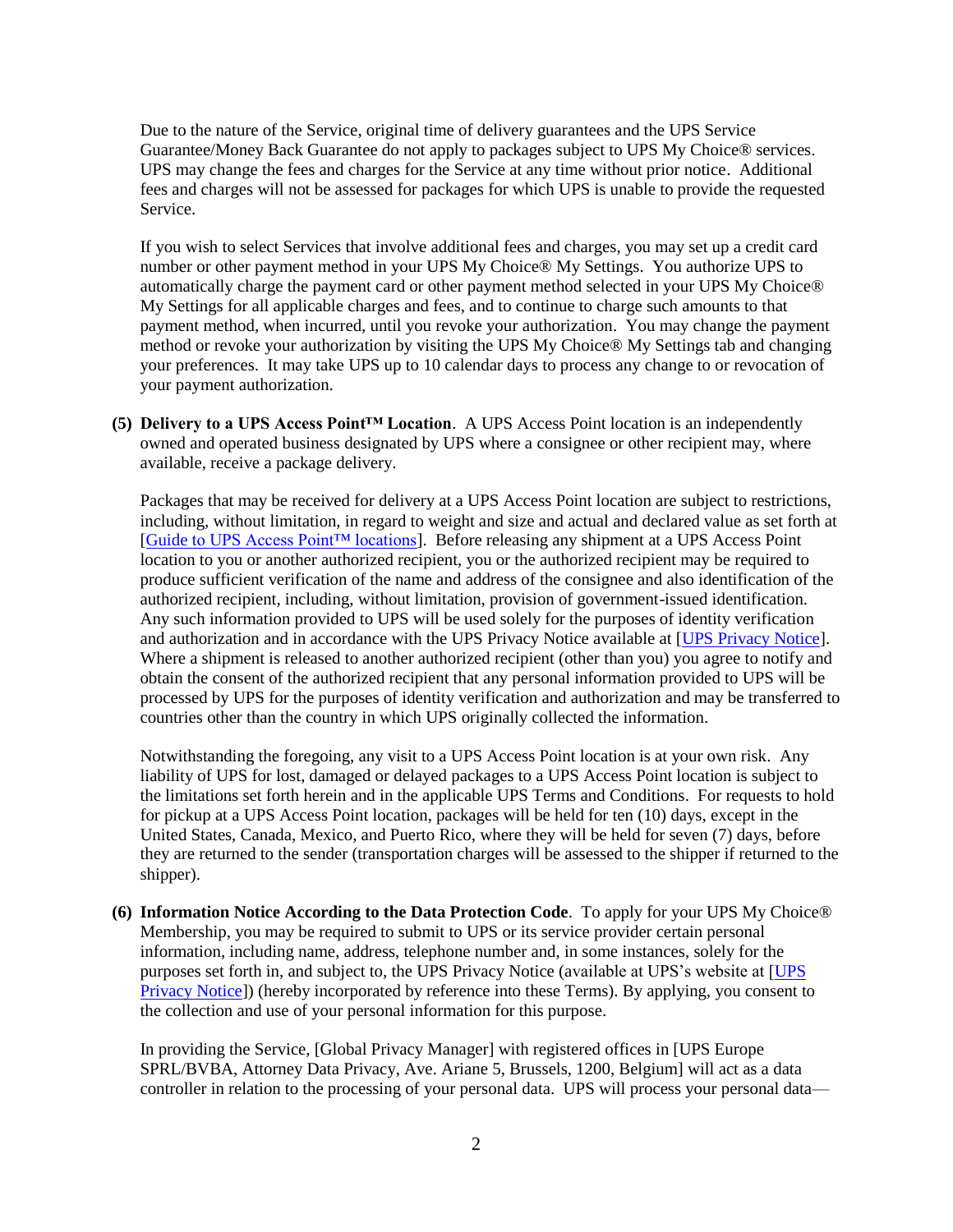either manually or by using automated means—in accordance with UPS privacy notice available on the UPS website at [\[UPS Privacy Notice\]](http://www.ups.com/content/it/en/resources/ship/terms/privacy.html).

For purpose of providing the Service to you, UPS will process your personal data (such as contact details and shipping information or information which enable UPS to verify your identity) as well as the data of the third parties indicated by you as authorized recipients. You hereby agree that you are obligated to obtain consent from any authorized recipient before you add them to your UPS My Choice® Membership and thereby share their name and address with UPS. The provision of your personal data is voluntary; however, if you do not provide this data UPS will not be able to provide the Service to you.

UPS will share data with third parties performing services on UPS's behalf and upon UPS's instructions and according to the UPS privacy notice at [\[UPS Privacy Notice\]](http://www.ups.com/content/it/en/resources/ship/terms/privacy.html) (hereby incorporated by reference into these Terms). You agree that UPS and other companies in the UPS group of companies worldwide, including companies in countries which may not have the same level of data protection as the country where the shipment is presented to UPS for carriage, may use any data provided by you for the purposes set forth in, and subject to, the UPS Privacy Notice. According to Section 7 of the Data Protection Code, users have the right to access their data at any time and, in particular, to obtain confirmation of the existence of the data, as well as their communication in an intelligible way, to know the source of data, the purposes and modalities of processing, the identity of the controller, processors and entities to whom data can be communicated. Users also have the right to verify correctness of the data, to ask for their integration, update and rectification. Users also have the right to obtain cancellation, anonymization, block of the unlawful processing and to object to the processing for legitimate reasons. The above rights are exercisable by contacting UPS under [privacy@ups.com](mailto:privacy@ups.com) or UPS Europe SPRL/BVBA, Attorney Data Privacy, Ave. Ariane 5, Brussels, 1200, Belgium) under the law to have access to, rectify, object to the use for direct marketing of, or delete personal data held by UPS.

**(7) UPS My Choice® Membership**. Features of UPS My Choice® Membership available to you may vary based on the location of your residence, your method of enrollment, information provided by you, and your agreement to terms and conditions. As a result, UPS may provide limited access to some Services (for example, you may be limited to receipt of package delivery alerts by email). You may be required to provide sufficient verification of identity before you are able to access your UPS My Choice® Membership or certain UPS My Choice® Services (for example, reroute to another address).

You may terminate your UPS My Choice® Membership or stop using the Service at any time by terminating your membership in the UPS My Choice® My Settings section.

**(8) Liability Limitations**. UPS's liability in relation to the Service, including liability for loss or damage to a package, or delayed delivery shall be limited pursuant to the UPS Terms and Conditions. UPS does not accept responsibility for purely economic losses, such as the costs of any alternative means of transport, loss of profits, loss of business opportunities or loss of revenue. The UPS Service Guarantee/Money Back Guarantee does not apply to packages subject to UPS My Choice® services, including without limitation a change in service level. All claims for loss or damage or delay shall be notified to UPS in accordance with the UPS Terms and Conditions and the UPS Guide by the original shipper.

By selecting the Authorized Shipment Release service, you authorize UPS to release packages addressed to you at your address when no one is present to receive the delivery. You also represent and warrant that you are duly authorized to cause that the package is left at the chosen location. UPS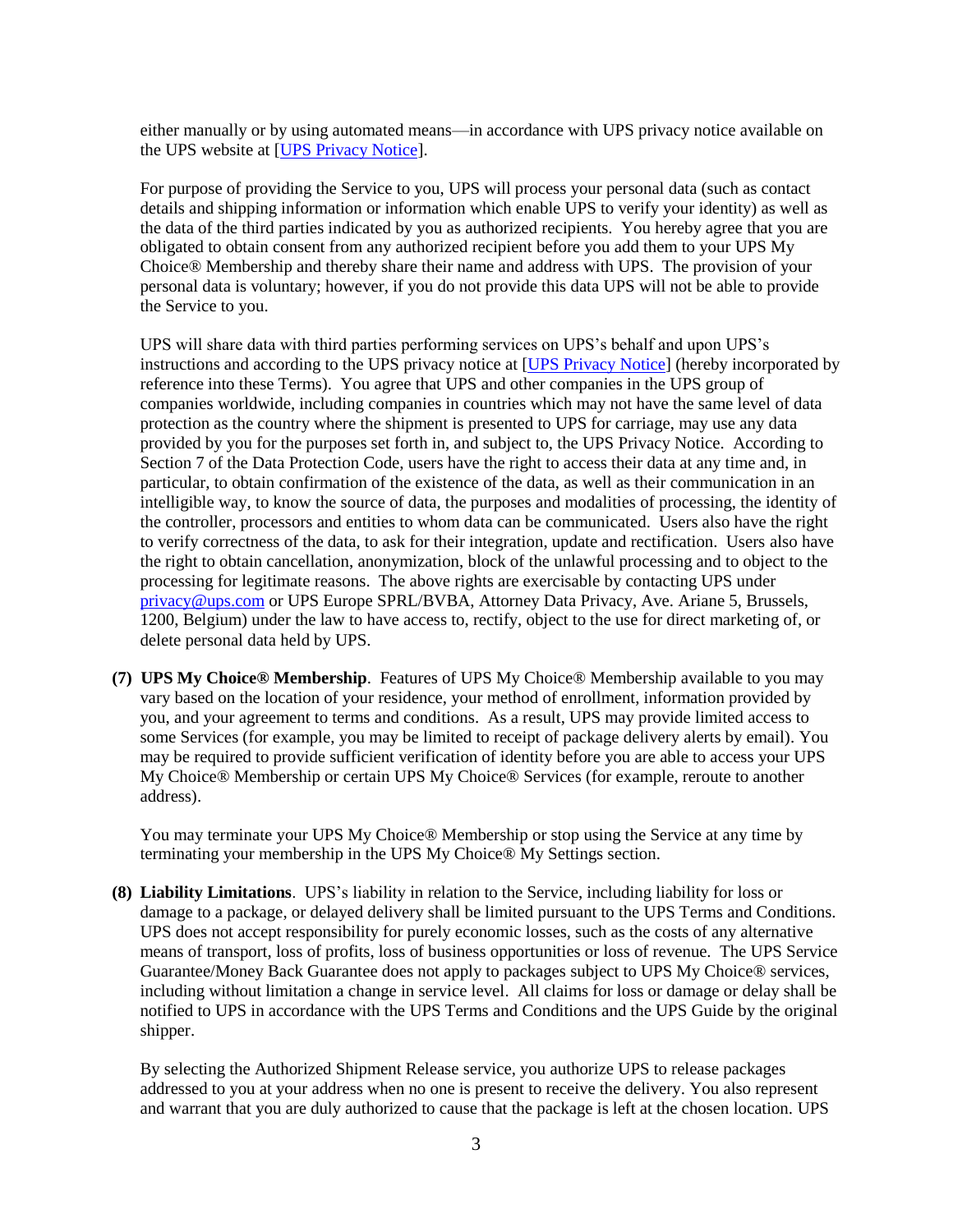will only make one delivery attempt and will not obtain a signature upon delivery. A UPS delivery record constitutes conclusive proof of delivery and, by selecting the Authorized Shipment Release service, you will be asked and are required to accept responsibility for any loss or direct, indirect and consequential damage to the package, as well as for any loss and any direct, indirect and consequential damage caused by the package, even to third parties, after it has been released at the address. UPS retains sole and unlimited discretion to honor your Authorized Shipment Release request (and may not do so, for example, due to delivery conditions such as adverse weather or safety). Authorized Shipment Release is not available if the shipper has specified that an adult signature is required for your package.

If you select the Leave at Location service and specify that a package is to be left with a particular person, or if you select the Leave with Neighbor or Driver Release service, you will be asked, and are required to accept responsibility for any loss or damage to the package, as well as for any loss or damage caused by the package, even to third parties, after the package has been released according to your instructions or, in the case of the Driver Release service, at the driver's discretional decision.

In no event shall UPS be liable for any Loss, including but not limited to loss, theft, alteration of, unauthorized access to, or acquisition of, your personal information, or other security breach, compromise, or incident involving your personal information, whether by third parties or otherwise, arising out of or resulting from misuse or impairment of the security of the personal information (including but not limited to security access codes or vacation information) that you provide to UPS to allow it to render the Services to you.

- **(9) Indemnity**. To the maximum extent permitted by mandatory law, you agree to indemnify, defend, and hold harmless the shipper and UPS, its parent corporation, and affiliated companies, their officers, directors, employees, agents, and their successors and assigns, from all claims, demands, expenses, liabilities, causes of action, enforcement procedures, and suits of any kind or nature arising from or relating to your improper or negligent use of the Service and the UPS My Choice® Preferences you select, including, for example (but without any limitation whatsoever) with regard to Leave with Neighbor shipments, your noncompliance with governmental laws or regulations or UPS's requirements applicable to the Service, or your failure to comply with these Terms, including, without any limitation whatsoever, the representation and warranty under Section (2) above, as well as against any claim, raised by any third party, for loss or damage caused by the package after it has been delivered according to your instructions.
- **(10) Modification; Termination**. UPS may, at any time, in its sole and absolute discretion and without prior notice, (a) modify, suspend and/or discontinue all or part of the Service without liability to you or any third party, (b) charge, waive, reduce and/or otherwise modify any fees required to use the Service, and/or (c) offer opportunities to some or all Service users. If UPS waives, reduces and/or otherwise modifies any fees required to use any Service(s), you are not entitled to any rebate, refund and/or other reimbursement in whole or in part as a result of any such waiver, reduction and/or modification. UPS reserves the right to refuse to attempt to provide the Service if it determines in its sole discretion that doing so would pose a risk to UPS, its employees, its operations or any third party.
- **(11) Governing Law and Jurisdiction.** These Terms shall be governed by Italian law. Any dispute arising out of or in connection with these Terms, including any question regarding their existence, validity, construction, performance or termination, shall be exclusively referred to the Court of Milan.